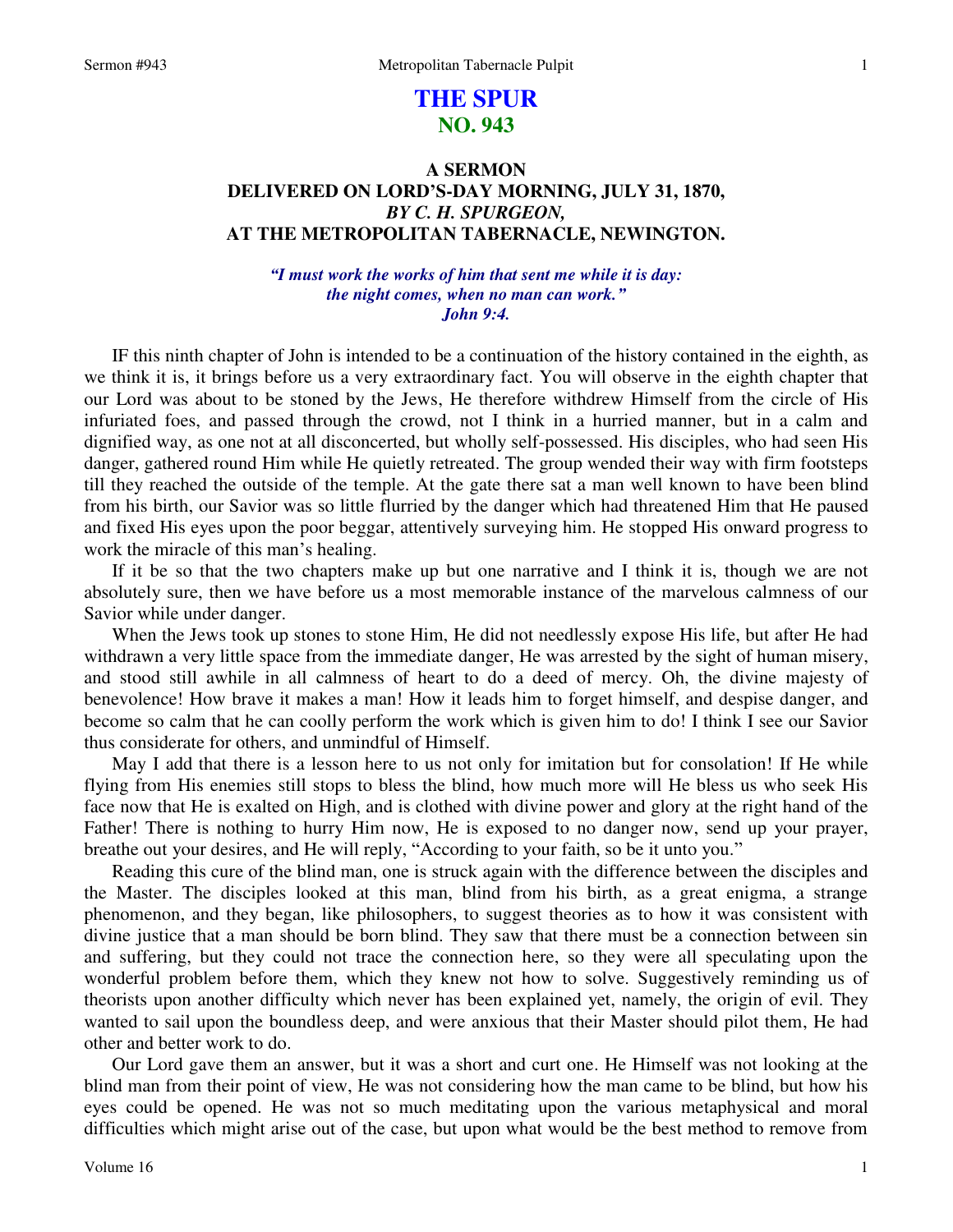the man his suffering, and deliver him from his piteous plight, a lesson for us, that instead of inquiring how sin came into the world, we should ask how we may get it out of the world, and instead of worrying our minds about how this providence is consistent with justice, and how that event can tally with benevolence, we should see how both can be turned to practical account.

The Judge of all the earth can take care of Himself, He is not in any such difficulties that He needs any advice of ours, only presumptuous unbelief ever dares suppose the Lord to be perplexed. It will be much better for us to do the work of Him that sent us, than to be judging divine providence, or our fellow men. It is ours, not to speculate, but to perform acts of mercy and love, according to the tenor of the Gospel. Let us then be less inquisitive and more practical, less for cracking doctrinal nuts, and more for bringing forth the bread of life to the starving multitudes.

Once again, as a prefatory remark, our Lord tells us the right way of looking at sorrow and at sin. It was a dreadful thing to see a man shut out from the light of the sun from his very birth, but our Savior took a very encouraging view of it, His view of it was nothing at all desponding, nothing that could suggest complaining, it was most encouraging and stimulating. He explained the man's blindness thus, "Neither has this man sinned, nor his parents, but that the works of God should be made manifest in him." The man's calamity was God's opportunity. His distress was an occasion for displaying divine goodness, wisdom, and power.

I see sin everywhere—in myself, in others, in this great city, in the nations of the earth, and very conspicuously sin and suffering in this thrice accursed war, but what shall I say of it? Sit down and wring my hands in utter despair? If so, I shall be incapable of service. Nay, if I would do good, as Jesus did, I must take His bravely hopeful view of things, and so keep my heart whole and my loins girt ready for work. The Master's view of it is that all this mischief furnishes, through the infinite benevolence of God, a platform for the display of divine love.

I remember in the life of Dr. Lyman Beecher, he tells us of a young convert who, after finding peace with God, was heard by him to say, "I rejoice that I was a lost sinner." Strange matter to be glad about, you will say, for of all things it is most to be deplored, but here was her reason, "Because God's infinite grace, and mercy, and wisdom, and all His attributes, are glorified in me as they never could have been had I not been a sinner and had I not been lost." Is not that the best light in which to see the saddest things? Sin, somehow or other, desperately evil as it is, will be overruled to display God's goodness. Just as the goldsmith sets a foil around a sparkling brilliant, even so the Lord has allowed moral and physical evil to come into this world to cause His infinite wisdom, grace, power, and all His other attributes, to be the better seen by the whole intelligent universe. Let us look at it in this light, and the next time we see suffering we shall say, "Here is our opportunity of showing what the love of God can do for these sufferers." The next time we witness abounding sin let us say, "Here is an opportunity for a great achievement of mercy."

I suppose great engineers have been very glad of Niagara, that they might span it, very glad of the Mont Cenis that they might bore it, very glad of the Suez Isthmus that they might cut a canal through it, glad that there were difficulties that there might be room for engineering skill. Were there no sin there had been no Savior, if no death, no resurrection, if no fall, no new covenant, if no rebellious race, no incarnation, no Calvary, no ascension, no second advent. That is a grand way of looking at evil, and marvelously stimulating. Though we do not know, and perhaps shall never know the deepest reason why an infinitely gracious God permitted sin and suffering to enter the universe, yet we may at least encourage this practical thought—God will be glorified in the overcoming of evil and its consequences, and therefore let us gird up our loins in God's name for our part of the conflict.

Thus much by way of preface. Now I shall invite you, this morning, and may God assist you while I invite, to consider first of all, *the Master Worker,* and, secondly, *ourselves as workers under Him.*

**I.** The text is a portrait of THE GREAT MASTER WORKER. We will read it again, "I must work the works of Him that sent me, while it is day: the night comes, when no man can work."

2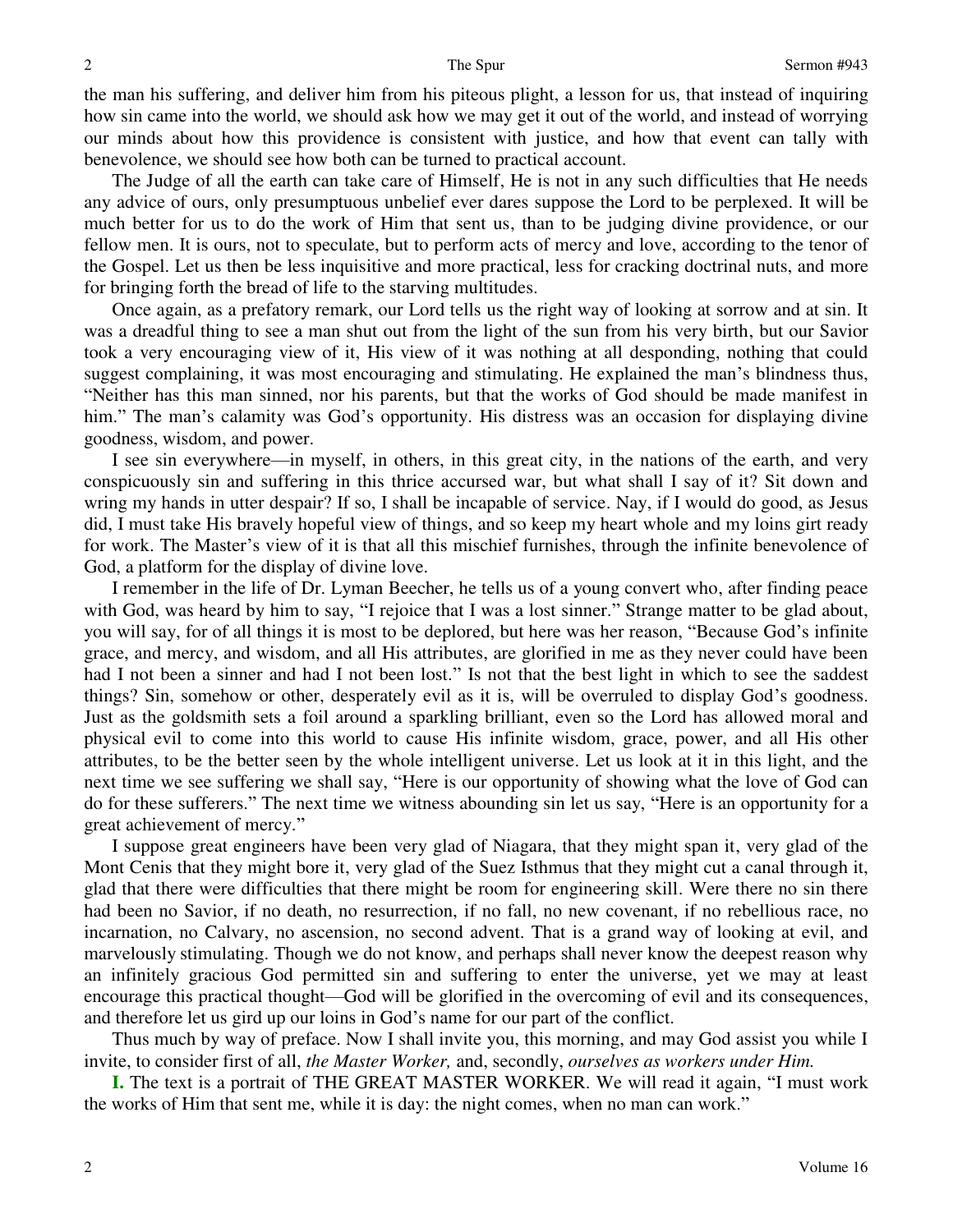And first observe, this Master Worker *takes His own share in the work—"I* must work"—*I,* Jesus, the Son of Man, for two or three years working here on earth in public ministry, *I, I* must work. There is a sense in which all Gospel work is Christ's. As the atoning sacrifice, He treads the winepress alone, as the great Head of the church, all that is done is to be ascribed to Him, but in the sense in which He used these words, speaking of His human nature, speaking of Himself as tabernacling among the sons of men, there was a portion of the work of relieving this world's woe, and scattering Gospel truth among men, that He must do, and nobody else could do. "I must work." "I must preach, and pray, and heal, even I, the Christ of God."

In salvation, Jesus stands alone, in life-giving He has no human co-worker, but in light-giving, which He refers to in the fifth verse, "As long as I am in the world, I am the light of the world"—in light-giving He has many companions. Though anointed with the oil of gladness above His fellows in this respect, yet is it true that all His saints are the light of the world, even as Jesus Christ while in the world was the world's light. There were some to be cured by Him who could not be cured by Peter, or James, or John, some to have the good news brought to them who must not receive it from any lip but His own. Our Lord when He became the servant of servants took His share in the common labors of the elect brotherhood. How this ought to encourage us!

It is enough for the general if he stands in the place of observation and directs the battle, we do not usually expect that the commander shall take a personal share in the work of the conflict, but with Jesus it is not so, He fought in the ranks as a common soldier. While as God-Man, Mediator, He rules and governs all the economy of grace, yet as partaker of our flesh and blood He once bore the burden and heat of the day. As the great Architect and Master Builder He supervises all, yet there is a portion of His spiritual temple which He condescended to build with His own hands. Jesus Christ has seen actual service, and actually resisted unto blood, amid the dust and turmoil of the strife. This made Alexander's soldiers valiant, it is said, because if they were wearied by long marches Alexander did not ride, but marched side by side with them, and if a river had to be crossed in the teeth of opposition, foremost amidst all the risk was Alexander himself.

Let this be our encouragement—Jesus Christ has taken a personal share in the evangelization of the world, has taken not only His own part as Head, and Prophet, and High Priest, and Apostle, in which He stands alone, but He has taken His part among the common builders in the erection of the New Jerusalem. *"I* must work the work of Him that sent me."

Note, next, that *our Lord laid great stress upon the gracious work which was laid upon Him.* "I must work the work of Him that sent Me, whatever else is not done I must do that. The work allotted me of God, I must as His servant faithfully do. The Jews may be close at My heels, their stones may be ready to fall upon Me, but I must fulfill My lifework, I must open blind eyes, and spread the light around Me. I can forget to eat bread, I can forget to find for Myself a shelter from the dews that fall so heavily at night, but this work I must do." Beyond all things the Redeemer felt a constraint upon Him to do His Father's Will. "Wist ye not that I must be about my Father's business?" "The zeal of your house has eaten me up." Everything in life yielded in the Savior's case to His master passion.

There were some works our Savior would not do. When one asked Him to speak to his brother to divide the inheritance, though that might have been a useful thing, yet Christ did not feel a call to it, and He said, "Who made me a judge and a divider over you?" But when it came to the work of giving light, that He must do. This was the *specialty* of His life, to this He bent all His strength. He was like an arrow shot from a bow, speeding not towards two targets, but with undivided force hurrying towards one single end. The unity of His purpose was never for a moment broken, no second objective ever eclipsed the first. Certain works of grace, works of benevolence, works of light-giving, works of healing, works of saving, these He must do, *He* must do them, His own part of them He must perform.

*He rightly describes this work as the "work of God."* Note that. If ever there lived a man who as man might have taken a part of the honor of the work to himself, it was the Lord Jesus, and yet over and over again He says, "The Father that dwells in me, he does the works." As man He is particularly careful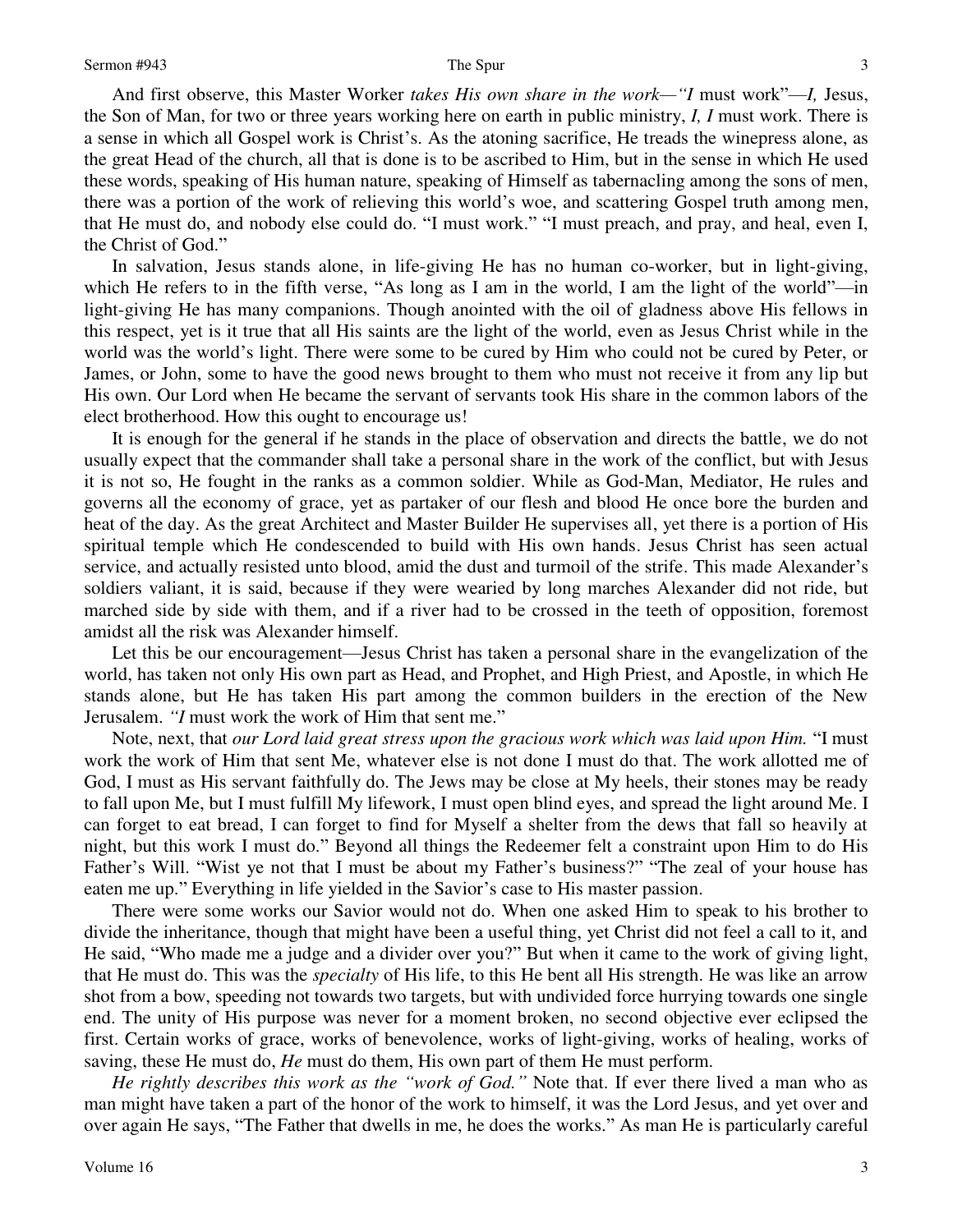to set us the example of acknowledging constantly that if any work be done by us it is the work of God through us, and so though He says, "I must work," notice the next words, "the works of him that sent me." They are still my Father's works when most they are mine. Though I must work them, yet shall they still be ascribed to Him, and He shall derive honor from them.

My brethren, if I do not say much about this in respect to Christ, it is because it seems so much more easy to apply this to us than to Him, and if so easily applied, let it be humbly and practically remembered by us today. My brother, if you shall win a soul by your work, it is God's work; if you shall instruct the ignorant, you do it, but it is God that does it by you if it is rightly done*.* Learn to acknowledge the hand of God, and yet do not draw back your own. Learn to put out your own hand, and yet to feel that it is powerless unless God make bare His arm. Combine in your thoughts the need of the all-working God and the duty of your own exertion. Do not make the work of God an excuse for your idleness, neither let your earnest activity ever tempt you to forget that power belongs unto Him.

The Savior is a model to us in putting this just in the right form. It is God's work to open the blind eye, if the eye has been sealed in darkness from birth no man can open it, God must do it, but yet the clay and the spittle must be used, and Siloam's pool must be resorted to, or the light will never enter the sightless eye.

So in grace, it is God's to illuminate the understanding by His Spirit, it is His to move the affections, His to influence the will, His to convert the entire nature, His to sanctify, and His to save, yet you, O believer, are to work the miracle, the truth you shall spread will illuminate the intellect, the arguments you shall use will influence the affections, the reasons you shall give will move the will, the precious Gospel you shall teach will purify the heart, but it is God who does it, God indwelling in the Gospel. See you to this, for only as you see these two truths will you go to your work aright. *I* must work personally, and this holy work must be my special business, but I must do it in a right spirit, humbly feeling all the while that it is God's work in and through me.

Our Lord, in this portrait of Himself, as the Master-worker, is clearly seen as *owning His true position.* He says, "I must work the work of *him that sent me."* He had not come forth from the Father on His own account. He was not here as a principal, but as a subordinate, as an ambassador sent by His King. His own witness was, "I can of my own self do nothing: as I hear, I judge: and my judgment is just; because I seek not my own will, but the will of the Father which has sent me." He often reminded His hearers in His preaching that He was speaking in His Father's name, and not in His own name, as for instance, when He said, "The words that I speak unto you I speak not of myself." He took upon Himself the form of a servant. "The Spirit of the Lord," says He, "is upon me; for he has anointed me."

God gave Him a commission, and gave Him the grace to carry out that commission, and He was not ashamed to confess His condition of service to the Father. Though in His divine nature God over all, blessed forever, whose praises ten thousand times ten thousand harpers are rejoiced to sound upon that glassy sea, yet as the Mediator He stooped to be sent—sent, a commissioned agent from God, a servant to do JEHOVAH'S bidding. Because He was such, it behooved Him, as a servant, to be faithful to Him that sent Him, and Jesus felt this as a part of the divine constraint, which impelled Him to say, "I must work," "I am a sent man, I have to give an account to Him that sent Me."

O brethren and sisters, I wish we all felt this, for as the Father sent Christ, even so has Christ sent us, and we are acting under divine authority as divine representatives, and must, if we would give our account with joy, be faithful to the communion with which God has honored us by putting us in trust with the Gospel of Christ. No man shall serve God aright if he thinks he stands upon an independent footing. It is recognizing your true position that will help to drive you onward in incessant diligence in the cause of your God.

But, dwelling very briefly on each of these points, I must remind you that our Lord did not regard Himself merely as an official, but *He threw a hearty earnestness into the work He undertook.* I see indomitable zeal glowing like a subdued flame in the very center of the live coal of the text. "I *must* work the work of him that sent me." Not, "I will," "I intend," "I ought," but "I must." Though sent, yet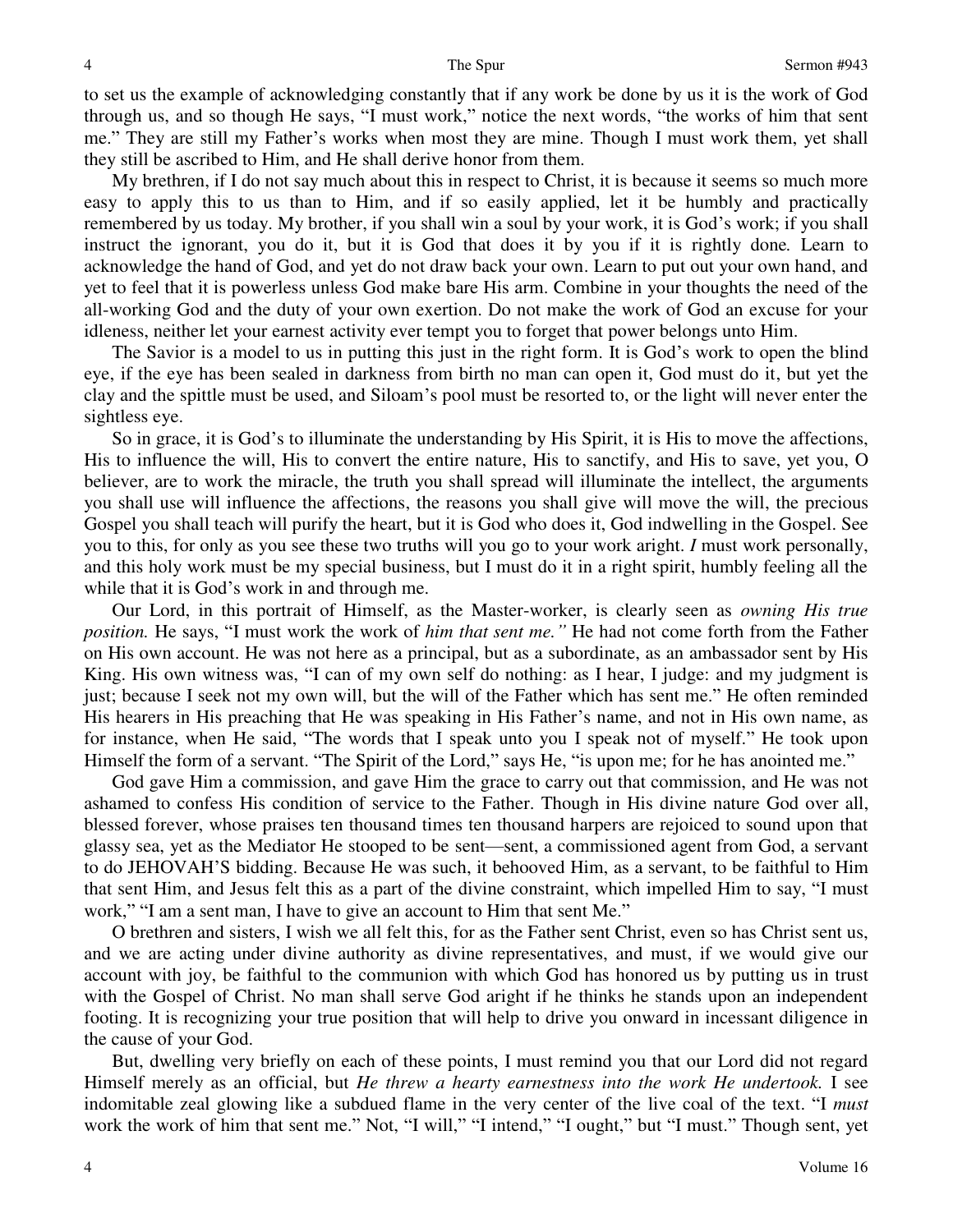the commission was so congenial to His nature that He worked with all the alacrity of a volunteer. He was commissioned, but His own will was His main compulsion. Not of constraint, but willingly the Lord Jesus became a Savior. He could not help it; it was within His very nature a sacred necessity that He must be doing good. Was He not God, and is not God the fountain of benevolence? Does not Deity, perpetually like the sun, send forth beams to gladden His creatures? Jesus Christ, the God Incarnate, by irresistible instinct must be found bestowing good.

Besides, He was so tender, so compassionate, that He must necessarily be blessing those who sorrowed. He felt for that blind man. If the blind man lamented his darkness, yet not more than the Savior lamented it for the poor sufferer's sake. The eyes which Christ fixed on that man were eyes brimming with tears of pity. He felt the miseries of humanity. He was not flinty hearted, but tender, and full of compassion towards all suffering sons of men. Our Savior therefore was self-impelled to His gracious labors. His love constrained Him, He must do the work that He was sent to work.

It is a right thing when a man's business and inclinations run together. You put your son apprentice to a trade which is not congenial to his tastes, and he will never make much of it, but when his duty and his own desires run in the same channel, then surely he is likely to prosper. So with Jesus, sent of God, but not an unwilling ambassador, coming as cheerfully and joyously as if there had been no constraint, but His own voluntary wish, He cries in gracious enthusiasm, "I must, I *must."*

No man does a really good and great work till he feels he must*.* No man preaches well but he who *must* preach. The man sent of God must come under irresistible pressure, even like the apostle of old, who said, "Though I preach the Gospel, I have nothing to glory of: for necessity is laid upon me, yea, woe is unto me if I preach not the Gospel." Or like the eloquent Eliphaz in the book of Job, who spoke last but best, and only spoke at all because he felt like a vessel wanting vent. Our Savior became so grand a worker because within His Spirit desire kindled and burned, and flamed, till His nature was all aglow, He was like a volcano in full action which must pour forth its fiery flood, though in His case the lava was not that which destroys, but that which blesses and makes rich.

Once again, another point in the Savior as a worker, *He clearly saw that there was a fitting time to work, and that this time would have its end.* In a certain sense Christ always works. For Zion's sake He does not rest, and for Jerusalem's sake He does not hold His peace in His intercessions before the eternal throne. But, my brethren, as a man, preaching, and healing, and relieving the sick on earth, Jesus had His day, as every other man, and that day ended at the set time. He used a common Eastern proverb, which says that men can only work by day, and when the day is over it is too late to work, and He meant that He Himself had an earthly lifetime in which to labor, and when that was over He would no more perform the kind of labor He was then doing. He called His lifetime a day, to show us that He was impressed with the shortness of it.

We too often reckon life as a matter of years, and we even think of the years as though they were of extreme length, though every year seems to spin round more swiftly than before, and men who are growing grey will tell you that life seems to them to travel at a much faster rate than in their younger days. To a child a year appears a lengthened period, to a man even ten years is but a short space of time, to God the Eternal a thousand years are but as one day. Our Lord here sets us an example of estimating our time at a high rate, on account of its brevity. It is but a day you have at the longest. That day, how short!

Young man, is it your morning? Are you just converted? Is the dew of penitence still trembling upon the green blade? Have you just seen the first radiance which streams from the eyelids of the morning? Have you heard the joyous singing of birds? Up with you, man, and serve your God with the love of your espousals! Serve Him with all your heart! Or have you known your Lord now so long that it is noon with you, and the burden and heat of the day are on you? Use all diligence, make good speed, for your sun will soon decline. And have you long been a Christian? Then the shadows lengthen, and your sun is almost down. Quick with you, man, let both your hands be used. Strain every nerve, put every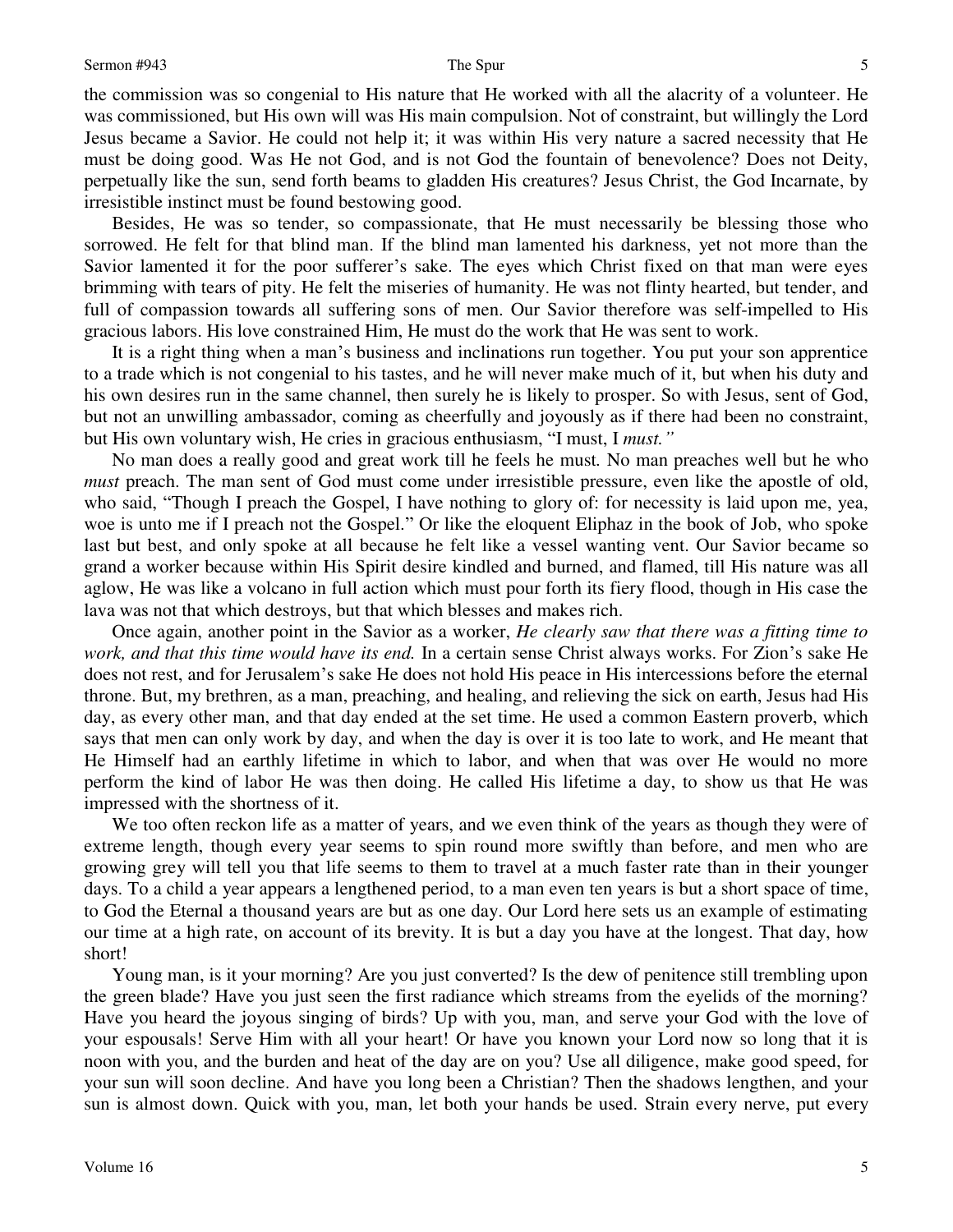sinew to the stretch. Do all at all times, and in all places, what your ingenuity can devise, or your zeal can suggest to you, for the night comes wherein no man can work.

I love to think of the Master with these furious Jews behind Him, yet stopping because He must do the work of healing, because His day was still un-ended. He cannot die, He feels, till His day is over, His time is not yet come, and if it were He would close His life by doing one more act of mercy, and so He stops to bless the wretched, and afterwards passes on His way. Be you swift to do good at all times. "Be you steadfast, unmovable, always abounding in the work of the Lord." Knowing that the time is short, redeem the time, because the days are evil, press much into little by continuous diligence. Glorify your God greatly while the short taper of your life burns on and God accept you as He accepted His Son.

Thus much upon Christ, the Master Worker.

**II.** Now I shall want your earnestness while I try to speak of OURSELVES AS WORKERS UNDER HIM.

Here I must go over much the same ground, for first I must call to your remembrance that *on us there rests personal obligation.* Singular, distinct, personal obligation. *"I* must work." *"I." "I* must work the works of Him that sent me." We are in danger nowadays of losing ourselves in societies and associations. We had need labor to maintain the personality of our consecration to Christ Jesus. The old histories are very rich in records of deeds of personal daring, we cannot expect modern warfare to exhibit much of the same, because the fighting is done so much by masses and so much by machinery, even thus, nowadays, I am afraid our mode of doing Christian work is getting to be so mechanical, so much *en masse,* that there is barely room in ordinary cases for personal deeds of daring and singular acts of valor.

Yet, mark you, the success of the church will lie in this last, it is in each man's feeling, "I have something to do for Christ, which an angel could not do for me, that the strength of a church must lie under God. God has committed to me a certain work which, if it be not done by me, will never be done. A certain number of souls will enter heaven through my agency, they will never enter there in any other way! God has given His Son power over all flesh to give eternal life to as many as He has given Him, and Christ has given me power over some part of the flesh, and by my instrumentality they will get eternal life, and by no other agency. I have a work to do, and I must do it."

Dear brethren and sisters, our church will be grandly equipped for service when you all have this impression, when there is no casting the work on the minister, nor on the more gifted brethren, nor leaving all to be done by distinguished sisters, but when each one feels, "I have my work, and to my work I will bend my whole strength, to do it in my Master's name."

Now observe, secondly, the personal obligation in the text compels us to *just such work as Christ did.* I explained to you what it was. We are not called meritoriously to save souls, for He is the alone Savior, but we are called to enlighten the sons of men. That is to say, sin is not known to be sin by many. Our teaching and example must make sin to appear sin to them. The way of salvation by the substitutionary sacrifice of Christ is quite unknown to a large part of mankind, it is ours simply and incessantly to be telling out that soul-saving story. This work must be done whatever we leave undone. Some men are spending their time in making money, which is the main objective of their lives, they would be as usefully employed probably if they spent all their lives in collecting pins or cherrystones.

Whether a man lives to accumulate gold coins or brass nails, his life will be equally groveling, and end in the same disappointment. Money-making, fame-making, and power-getting are mere pieces of play, mere sports and games for children, the work of Him that sent us is a far nobler thing. It is permanent gain if I gain a soul, it is lasting treasure if I win the Lord's approval, I am forever richer if I give a man one better thought of God, if I bring to a darkened soul the light from heaven, or lead one erring heart to peace. If one spirit hastening downward to hell is by my means directed to a blissful heaven, I have done some work worth doing. And such work, brethren, we *must* do, whatever else we leave undone.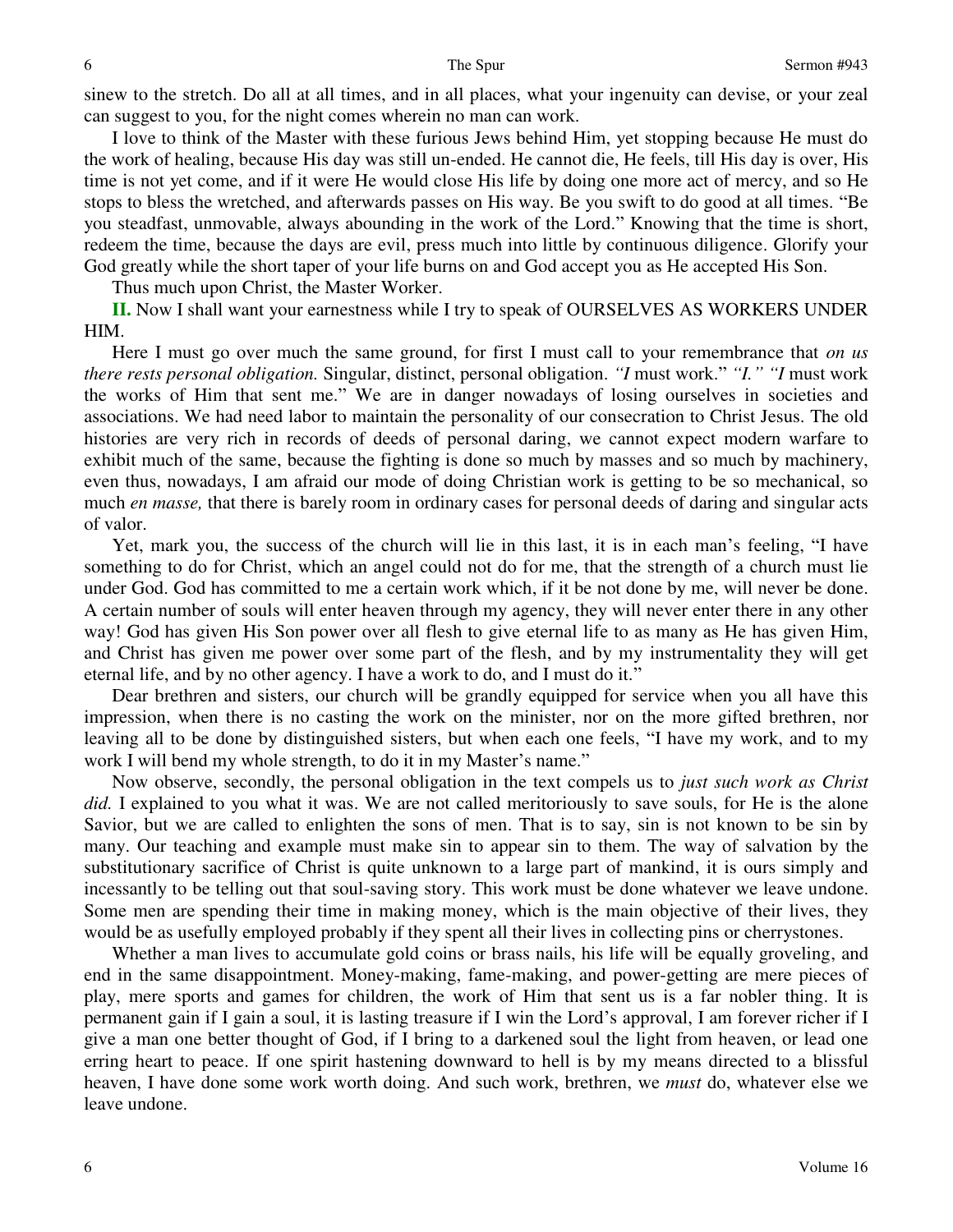Let us make all else in this world subservient to this which is our life work. We have our callings, we ought to have them, the man who will not work, neither let him eat, but our earthly calling is not our life-work. We have a high calling of God in Christ Jesus, and this must have the pre-eminence, poor or rich, healthy or sick, honored or disgraced, we must glorify God. This is necessity, all else may be, this *must* be. We resolve, sternly resolve, and desperately determine that we will not throw away our lives on trifling objects, but by us God's work must and shall be done, each man will do his own share, God helping him. May the ever blessed Holy Spirit give us power and grace to turn our resolves into acts.

Let us not forget the truth which I declared to you before, namely, that *it is God's work which we are called upon to do.* Let us look to the text again. "I must work the work of him that sent me." I can discover no greater motive for earnestness in all the world than this, that the work I have to do is God's work.

There is Samson—the strength which lies in Samson is not his own, it is God's strength. Is that therefore a cause why Samson should lie still and be idle? Nay, but it is a mighty sound of a trumpet to stir the blood of the hero to fight for the people of God. If the strength of Samson is not the mere force of sinew and muscle, but force given him by the Almighty One, then up with you, Samson, and smite the Philistines! Slay again your thousands! What! Dare you sleep with God's Spirit upon you? Up, man! To sleep if you were but a common Israelite were treason to your country, but when God is in you and with you, how can you be idle? Nay, put forth your strength and rout your foes!

When Paul was in Corinth, and God wrought special miracles by his hands, so that handkerchiefs which were taken from his body healed the sick, was that a reason why Paul should withdraw himself to some quiet retreat and do nothing? To my mind there appears to be no more potent argument why Paul should go from house to house and lay his hands on all around, and heal the sick. So with you—you have the power to work miracles, my brother. The telling out of the Gospel, accompanied by the Spirit of God, works moral and spiritual miracles. Because you can work these miracles, should you say, "God will do His own work"? Nay, man, but right and left, at all times and in all places, go you and tell out the soul-saving story and God speed you! Because God works by you, therefore work you.

A small vessel, lying idle in dock, without freight, is a loss to its owner, but a great steamship, of many hundred horsepower, cannot be suffered to remain unemployed. The greater the power at command, the more urgently are we bound to use it. The indwelling power of God is put forth in reply to faith and prayer, shall we not labor to obtain it? The fact that the church's work is God's work rather than hers, is no cause why she should indulge in sloth. If she had only her own strength, she might waste it with less of crime, but having God's strength about her, she dares not loiter. God's message to her this morning is, "Awake, awake; put on your strength, O Zion; put on your beautiful garments, O Jerusalem, the holy city." Would God that this message might come to every heart, so that all of us would arise. Because God is in our midst.

Brethren, notice in the text *our obligation resulting from our position.* We are all sent as Jesus was, if we are believers in Christ. Let us feel our obligation pressing upon us. What would you think of an angel who was sent from the throne of God to bear a message, and who lingered on the way or refused to go? It was midnight, and the message came to Gabriel and his fellow songsters, "Go and sing o'er the plains of Bethlehem, where shepherds keep their flocks. Here is your sonnet, Glory to God in the highest, on earth peace, good will towards men." Could you conceive that they halted, that they wished to decline the task? Impossible with such music, and with such a commission given from such a Lord! They sped joyously on their way. Your mission is not less honorable than that of the angels. You are sent to speak of good things, which bring peace and good will to men, and glory to God. Will you loiter? Can you any longer be dumb? Nay, as the Lord Jesus sends you, go forth, I pray you, go at once, and with joy tell out the story of His love.

I could conceive an angel being almost tempted to linger, if sent to execute vengeance, and to deluge fields with blood for the iniquity of nations. I dare not think that he would hesitate even then, for these holy spirits do the Lord's bidding most unquestioningly, but if the mission be of mercy, the loving spirit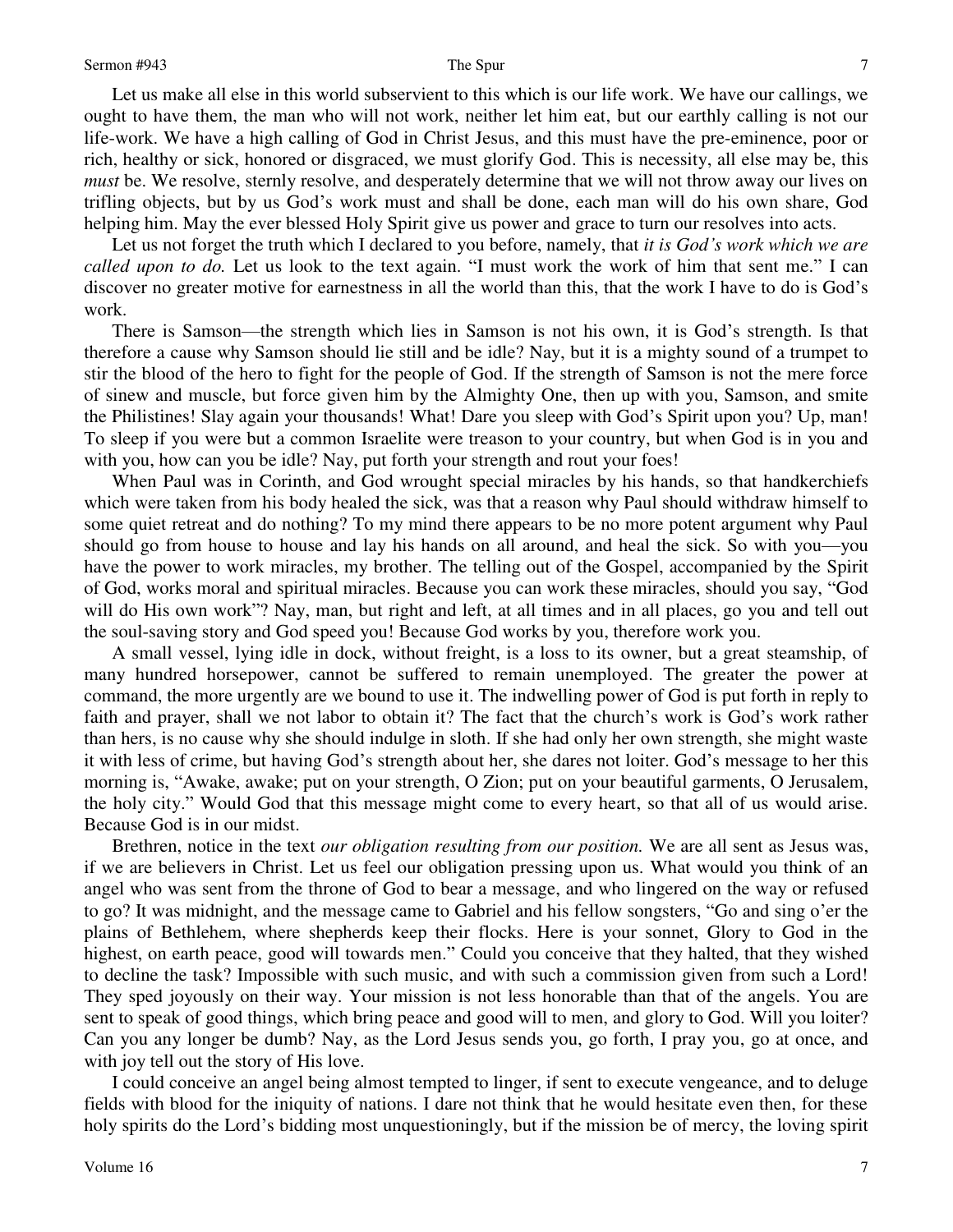of an angel would leap for joy, and be quickened by the sweetness of the errand as well as by the commission of his Lord. We, too, sent of God, if sent on hard service, are bound to go, but if sent on so sweet a service as the proclaiming of the Gospel, how can we tarry? What, to tell the poor criminal shut up in the dungeon of despair that there is liberty, to tell the condemned that there is pardon, to tell the dying that there is life in a look at the crucified One—do you find this hard? Do you call this toil? Should it not be the sweetest feature of your life that you have such blessed work as this to do?

If tonight when the day is over, when you are in your chamber alone, you should suddenly behold a vision of angels who should speak to you in celestial accents and nominate you to holy service in the church, you would surely feel impressed by such a visit. But Jesus Christ Himself has come to you, has bought you with His blood, and has set you apart by His redemption. You have confessed His coming to you, for you have been baptized into His death, and declared yourself to be His, and are you less impressed by Christ's coming than you would have been by an angel's visit? Rouse you, my brother, the hand of the Crucified has touched you, and He has said, "Go in this your might."

The eyes that wept over Jerusalem have looked into your eyes, and they have said with all their ancient tenderness, "My servant, go and snatch dying sinners like brands from the burning, by publishing My Gospel." Will you be disobedient to the heavenly vision, and despise Him that speaks to you from His cross on earth and from His throne in heaven? Blood-washed as you are, blood-bought as you are, give yourself up more fully than ever you have done to the delightful service which your Redeemer allots you. Bestir yourself and say, "I, even I, must work the work of Him that sent me while it is day."

You little know what good you may do, my brethren, if you always feel the burden of the Lord as you ought to do. I was led to think of that fact from a letter which I have here, which did my heart good as I read it. I daresay the dear friend who wrote it is present—he will not mind my reading an extract. He had fallen into very great sin, and though often attending at this Tabernacle, and being frequently stirred in heart, his conversion was not brought about till one day riding by railway to a certain town. He says, "I entered into a compartment in which were three of the students of the Tabernacle College. Although I did not know them at first, the subject of temperance was introduced by myself. I found two of them were total abstainers, and one was not. We had a nice friendly chat, and one of the abstainers asked me if I enjoyed the pardon of my sins and peace with God. I told him I regularly attended the Tabernacle, but I could not give up all my sins. He then told me how, in his own case, he had found it very desirable to be much in prayer and communion with God, and how he was thus kept from many besetting sins. I concluded my business in the town, and was returning homeward.

I was rather dull, as I had no money with me to pay for my ride home, and consequently had to walk all the way. I heard some singing at a little chapel, I entered, and was invited to a seat, it was H\_ Baptist Chapel. It turned out that these three students with whom I had come in the train some few hours before were there, and it was an occasion of deep concern to many, as one of the students, who was their pastor, was taking his farewell of his flock that evening, and many were in tears, himself also. I asked one of the students to pray for me, he did so, and I tried to lift up my whole heart to God, and, as it were, leave all my sins outside, but I found them a ponderous weight. At last I believed in Jesus, and exercised a simple faith such as I never knew before. I became quite contrite and humiliated, I found the Lord there, He is sweet to my soul, God has for Christ's sake forgiven me all my sins. I am happy now. I shall always pray for the students at the Pastors' College, and never, I hope, begrudge my mite for the support of the same. God be praised for the students!"

See you thus that a casual word about Christ and the soul will have its reward. I heard once of a clergyman who used to go hunting, and when he was reproved by his bishop, he replied that he never went hunting when he was on duty. But he was asked, "When is a clergyman off-duty?" And so with the Christian, when is he off duty? He ought to be always about his Father's business, ready for anything and everything that may glorify God. He feels that he is not sent on Sunday only, but sent always, not called now and then to do good, but sent throughout his whole life to work for Christ.